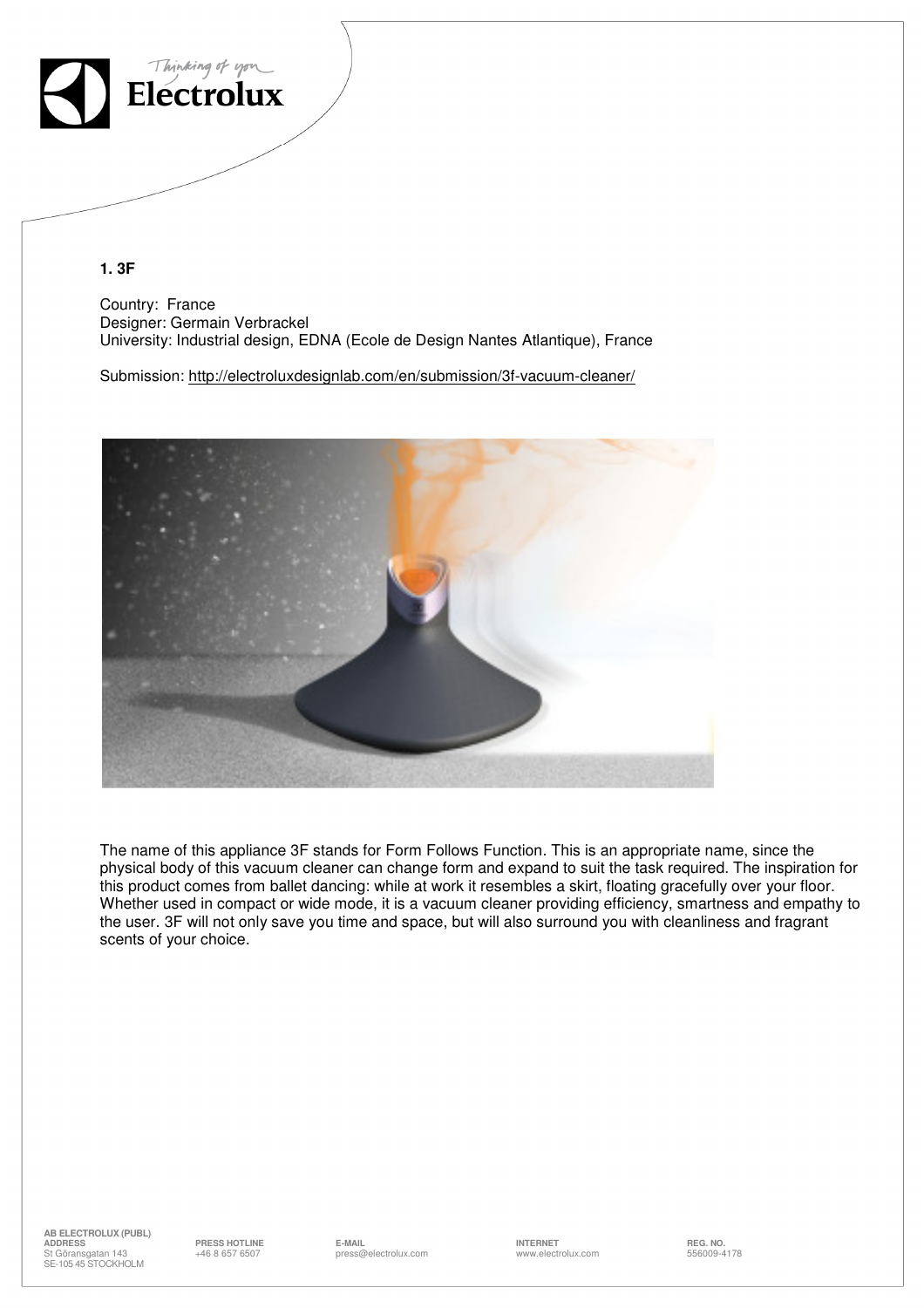

### **2. Breathing Wall**

Country: Korea Designer: Jeabyun Yeon University: Product Design, SADI University, Korea

Submission: http://electroluxdesignlab.com/en/submission/breathing-wall/



Breathing Wall is a wall integrated air cleaning concept for people who live in urban areas and want to relax and rest in a home with fresh air. The design concept is inspired by the gills of a fish and their movement when the fish breathes. This inspiration is transformed to a wall mounted integrated solution making the wall change shape according to the air cleaning process. The Breathing Wall can be customized to suit individual needs through six functions; weather, memory, reaction, breathing, mood, and general settings by using a smart device app.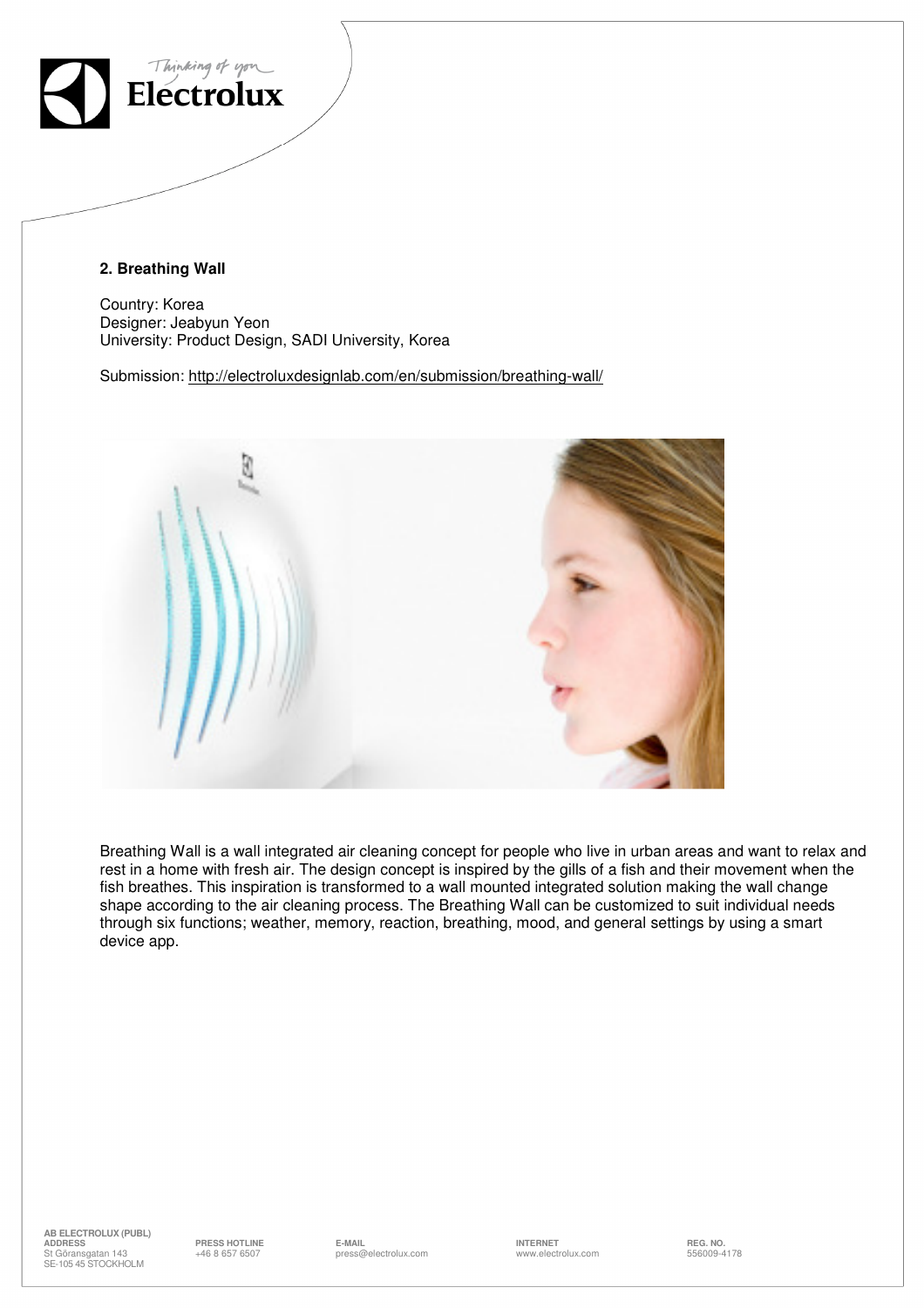

### **3. Nutrima**

Country: Finland Designer: Janne Palovuori University: Industrial Design, Helsinki Metropolia University of Applied Sciences, Finland

Submission: http://electroluxdesignlab.com/en/submission/nutrima/



Nutrima is an appliance which calculates the nutritional values, possible toxins and freshness of your food and ingredients. The appliance is foldable, easy to bring along and supported by an app which maps your experiences and gives tips of resellers with high quality ingredients. Nutrima helps you to find healthy food and eat in a healthy way and share this exploration with others; it is also a social experience over healthy food, with the chance of making an impact on the local, urban food market.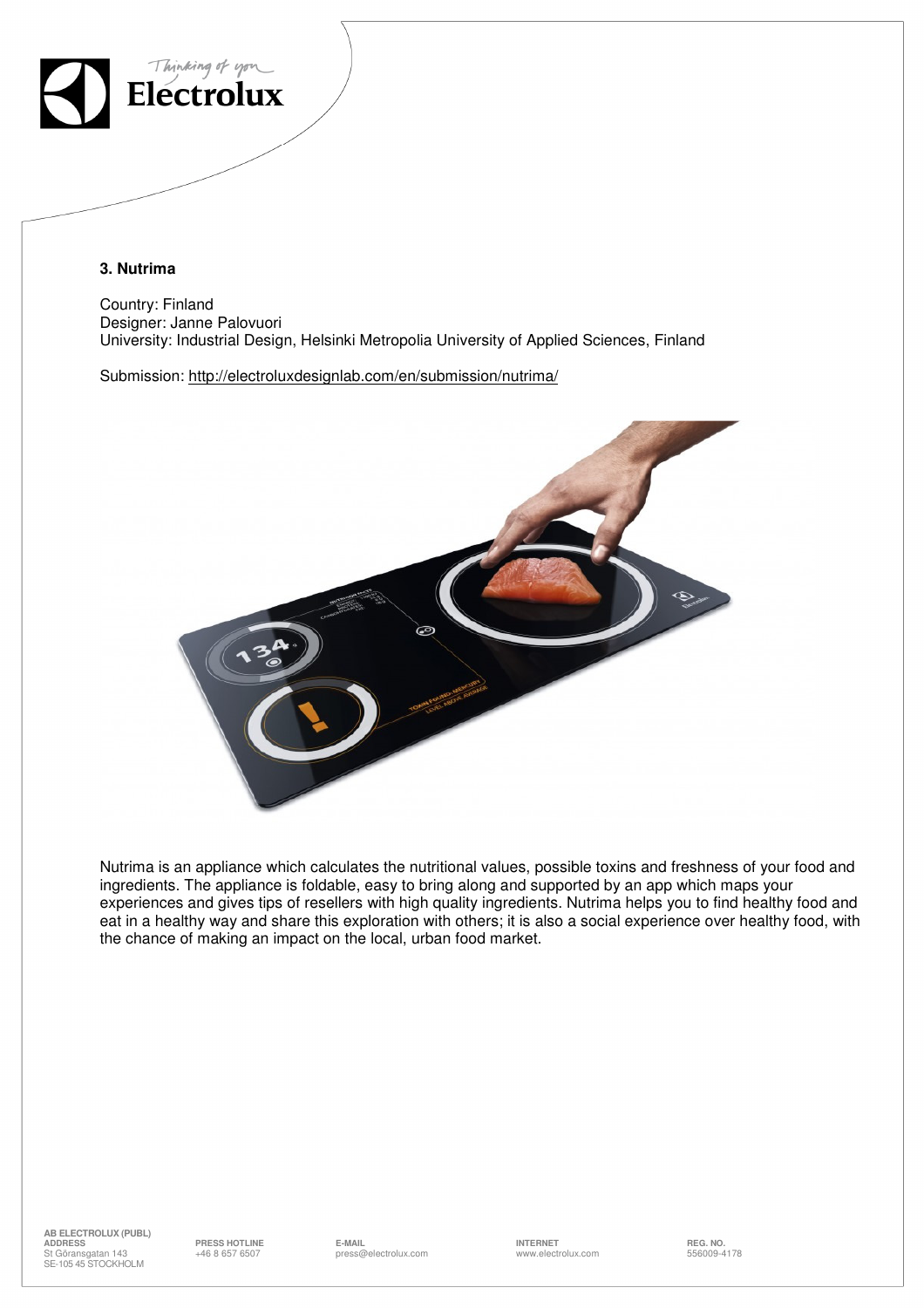

### **4. Cellular Pillow**

Country: China Designer: Qing Ji University: Undergraduate, JiLin Animation Institute, China

Submission: http://electroluxdesignlab.com/en/submission/cellular-pillow/



The Cellular Pillow is an air cleaning system and a pillow which refreshes the air around us during our sleep, just like we would be sleeping in the forest. People desire to be closer to nature and the pillow you sleep with is one of the objects closest to you. The pillow consists of numerous cell containers with aloe cells, which clean bacteria and release oxygen, allowing you to breathe fresh air in your sleep and wake up refreshed and relaxed.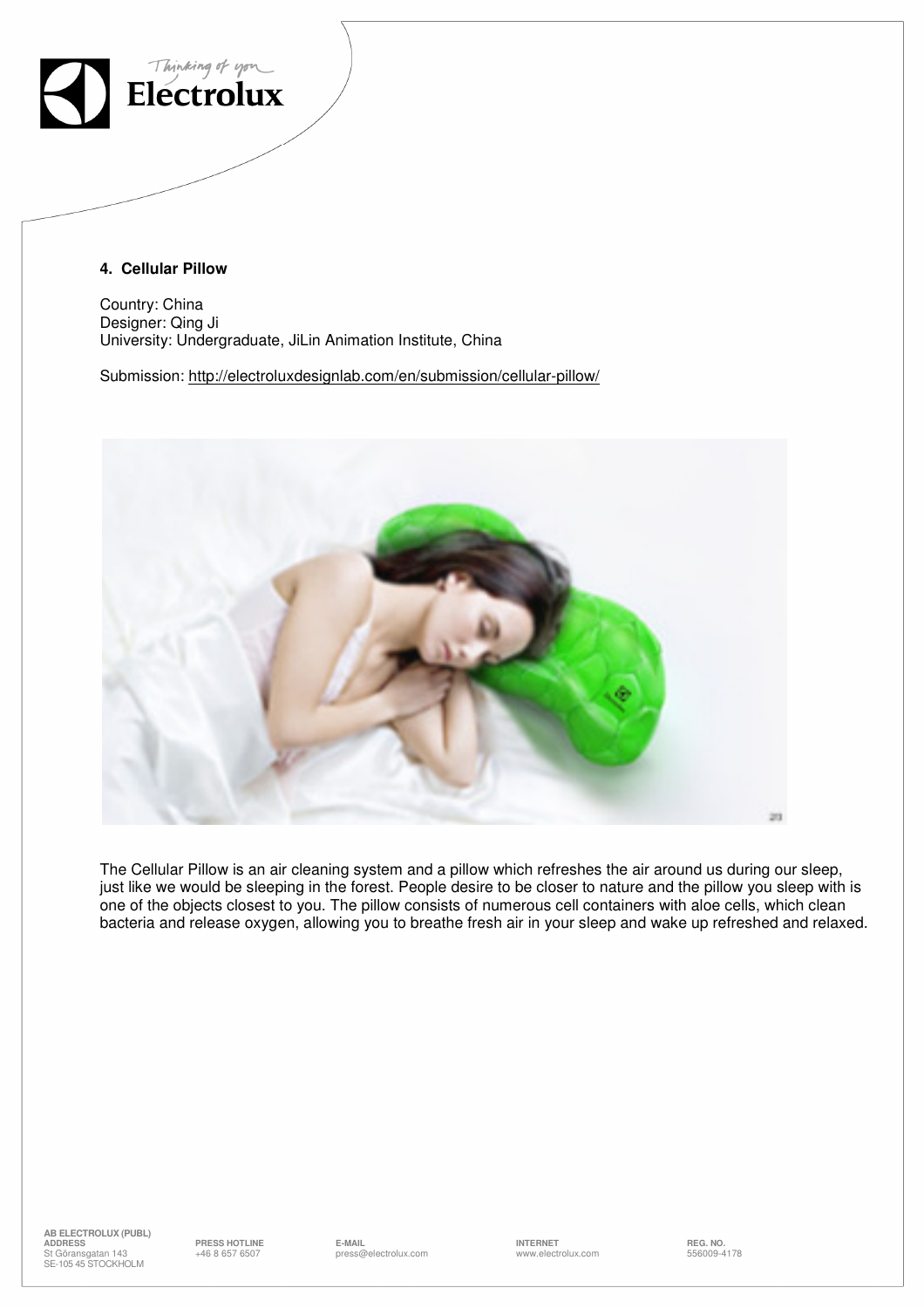

**5. Music Yue** 

Country: China Designer: Jiawei Huang University: Shenzhen Institute of Technology , China

Submission: http://electroluxdesignlab.com/en/submission/music-yue/



Music Yue is a noise converter, solving the stressful noise pollution problem in urban areas. This noise converter can absorb noise, detect recurring rhythmic noise and transform the noise into a comfortable voice or even music, which is then released into the air enabling us to live in more peaceful and calm environments. The design inspiration of this noise converter comes from the tuning fork, which is composed of U converter and the base.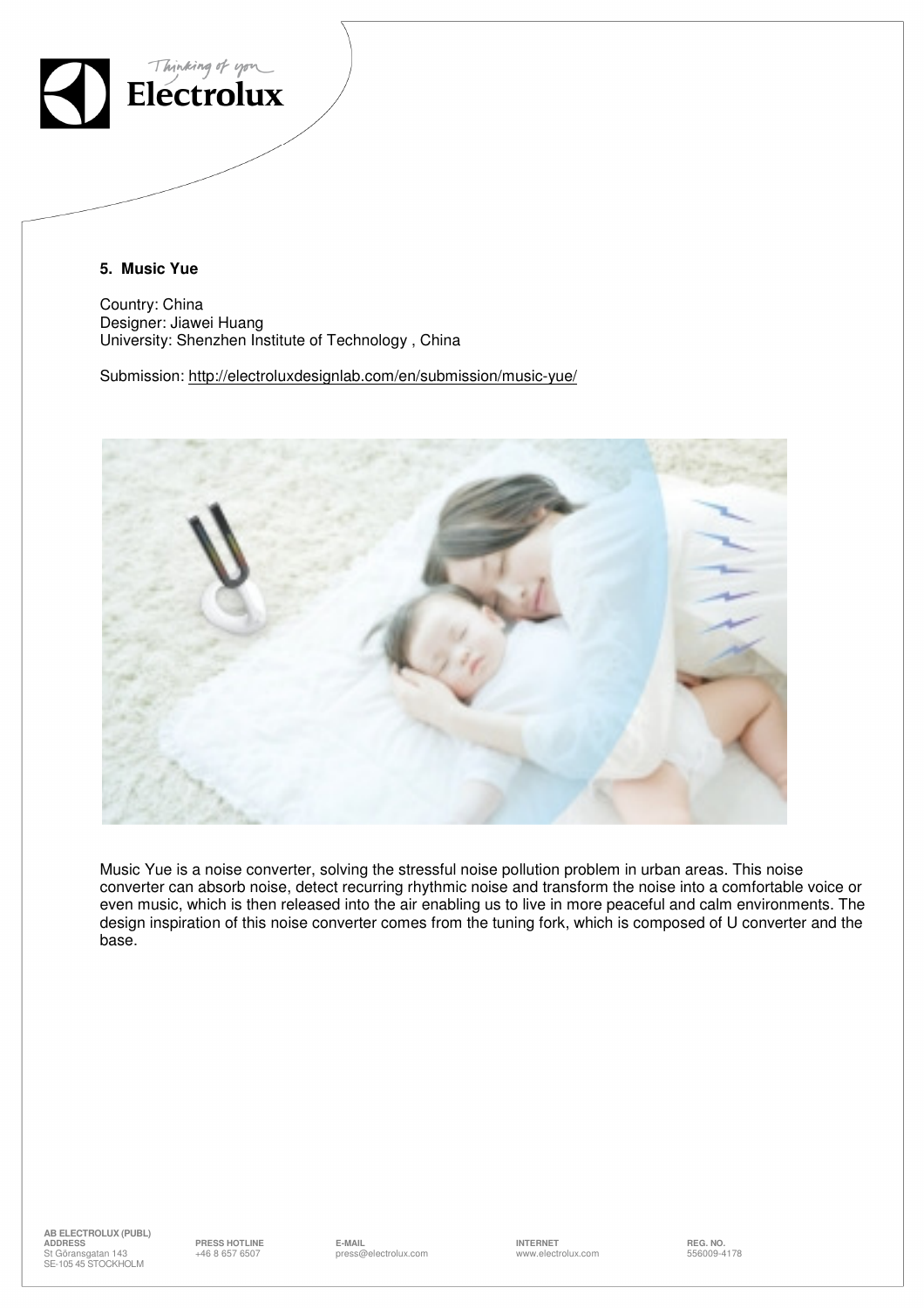

**6. Atem** 

Country: Poland Designer: Małgorzata Blachnicka University: Industrial Design, Jan Matejko Academy of Fine Arts, Poland

Submission: http://electroluxdesignlab.com/en/submission/atem/



Atem is a breathing window panel which opens your space to the outside world. It provides constant air circulation by letting in only clean air, balancing the air temperature according to your needs and creating an ambiance to your home. Atem does not clean air but evaluates its quality and opens and closes air passages of the membrane panel. The system can be controlled through a control station and an app.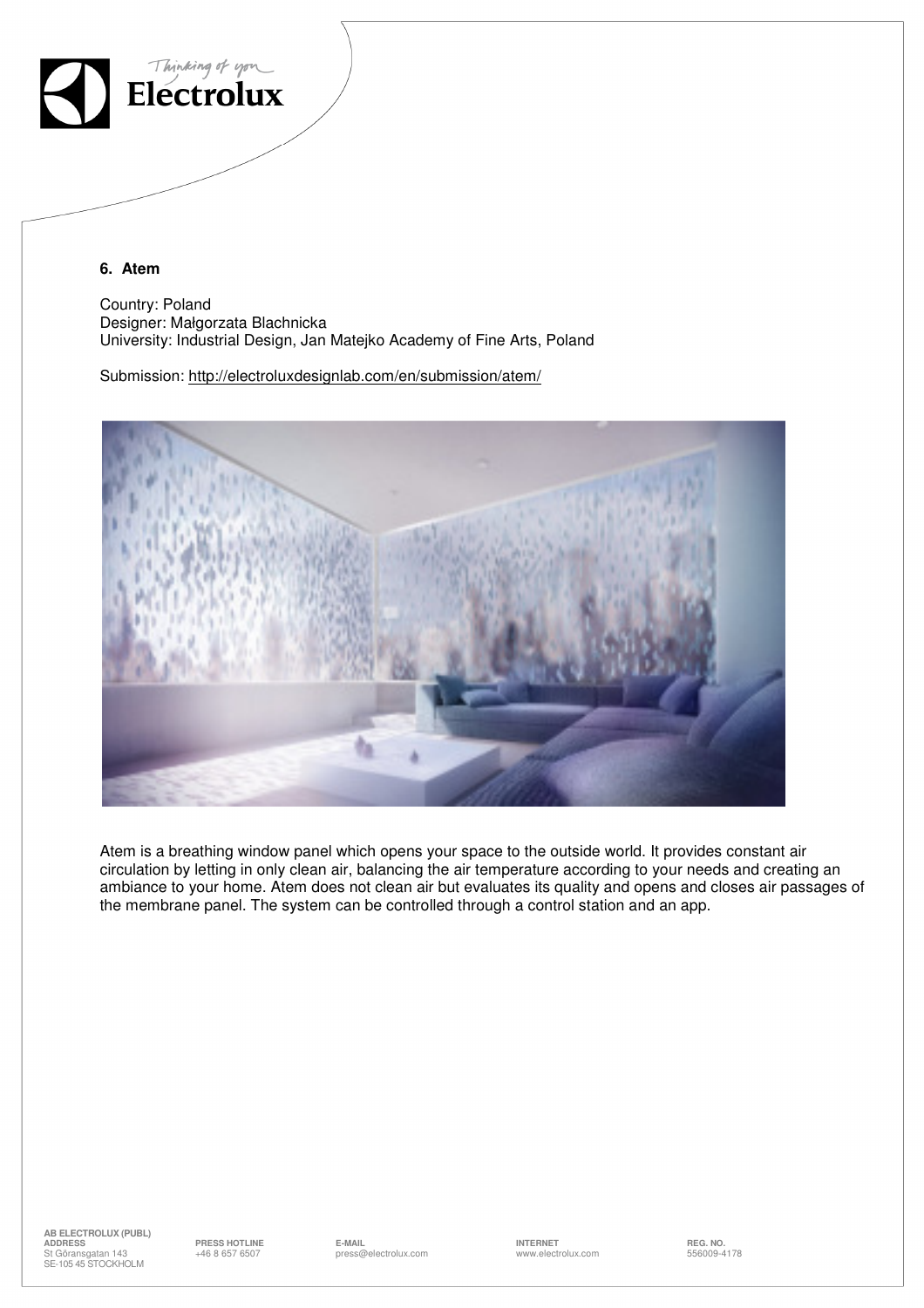

**7. OZ-1** 

Country: Singapore Designer: Wei Kiat Law University: Major in Product Design, School of Art, Design and Media, Nanyang Technological University, Singapore

Submission: http://electroluxdesignlab.com/en/submission/cigarette-smoke-remover-oz-1/



OZ-1 is a portable air purifier and stress reliever all integrated in a fashion piece. While showing their fashion style, the user can choose to personalize the device with different cover design to match their clothing. OZ-1 has a secondary function of emitting scent which serves as aromatherapy helping user in stress relieving during the purification. User can choose to be more discreet by hiding the device under the collar with the integrated clip found at the back of the device.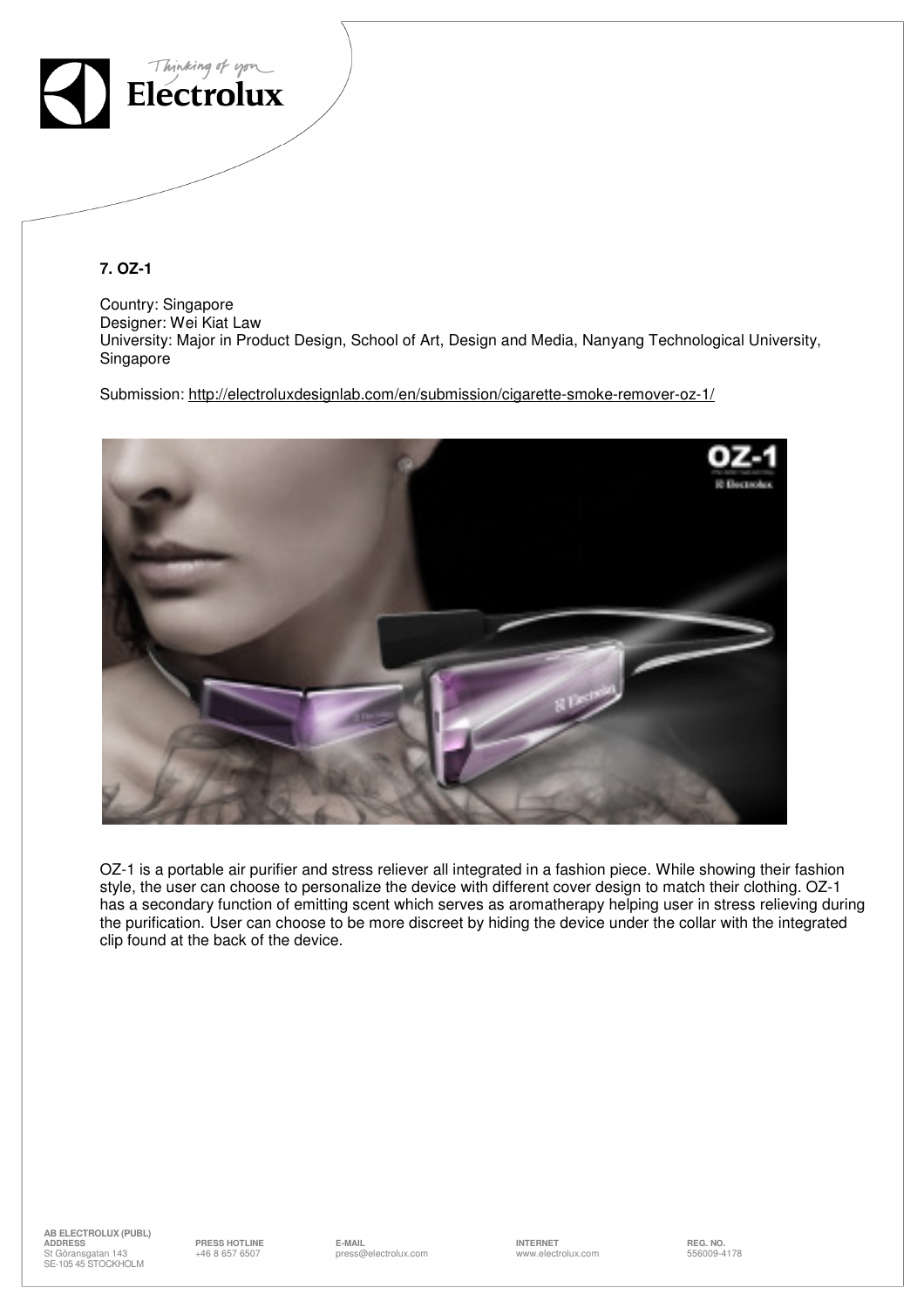

## **8. Kitchen Hub**

Country: Spain/Italy Designer: Francisco Barboza Grasa University: Mechanical engineering degree and Master in Advanced Design, IED Turin, Italy

Submission: http://electroluxdesignlab.com/en/submission/kitchen-hub-smart-eating/



Kitchen Hub is a device designed to help the family eat better, healthier and to reduce food waste. The food stock app controlling information of the ingredients you have at home is the core of it and the rest of apps are a logical consequence. In addition it has stored the individual diets of the family, has a stock of recipes and a shopping assistance function. The smart stand-ring can be easily used in the kitchen as it can be cleaned by washing and the information travels with you also in an app.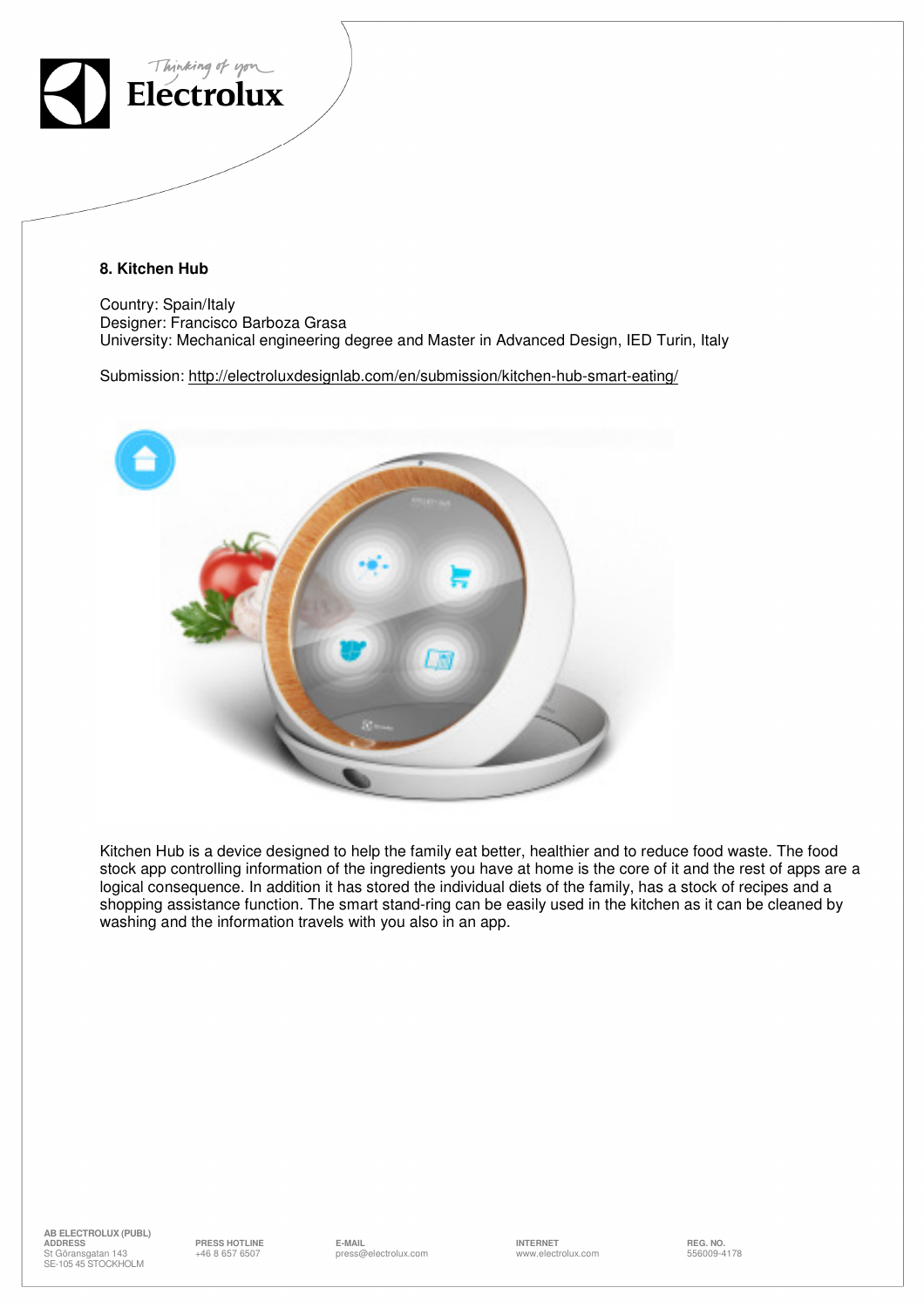

**9. Mab** 

Country: Colombia Designer: Adrian Perez Zapata University: Universidad San Buenaventura Medellín and Universidad Pontificia Bolivariana, Colombia

Submission: http://electroluxdesignlab.com/en/submission/mab/



Mab is an automated cleaning system consisting of hundreds of flying mini-robots which will clean all surfaces giving magic to daily activities. Mab will scan and clean up the house using the flight of the mini-robots, will also determine the areas in which the house is divided to run custom cleanings. The mini-robots clean surfaces with a drop touching and trapping the dirt particles, ensuring maximum cleaning. The design language has been designed to be elegant and neutral thus fitting various types of homes.

**AB ELECTROLUX (PUBL)**<br> **ADDRESS**<br>
St Göransgafan 143<br>
+46 8 657 6507 **ADDRESS PRESS HOTLINE E-MAIL INTERNET REG. NO.** +46 8 657 6507 press@electrolux.com www.electrolux.com 556009-4178 ADDRESS<br>St Göransgatan 143 SE-105 45 STOCKHOLM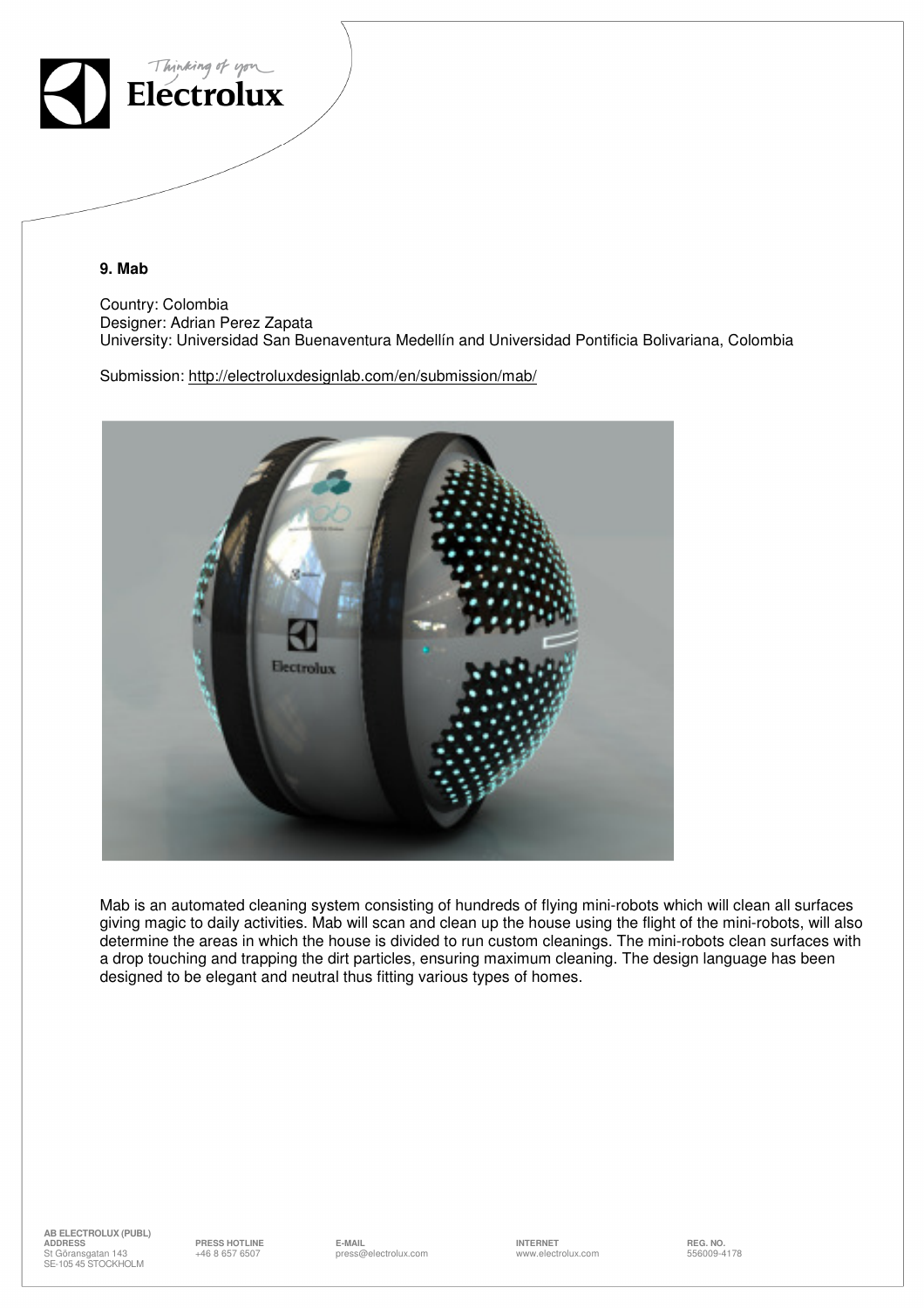

**10. Ohita** 

Country: Mexico Designer: Jorge Alberto Treviño Blanco University: Industrial Design Student , Universidad Autónoma de Nuevo León, Mexico

Submission: http://electroluxdesignlab.com/en/submission/ohita/



Ohita is an air cleaner with a modular kinetic sculpture structure. The appliance modules can be placed to your home and decorate the environment, but they are also wearable accessories you can take with you as you leave your home and carry around you in the city to protect you from breathing bad air. The Ohita air cleaner comes in various colors to suit individual taste. Connected to an app, you can save memories of the air in your favorite places.

**AB ELECTROLUX (PUBL)**<br> **ADDRESS**<br>
St Göransgafan 143<br>
+46 8 657 6507 **ADDRESS PRESS HOTLINE E-MAIL INTERNET REG. NO.** +46 8 657 6507 press@electrolux.com www.electrolux.com 556009-4178 ADDRESS<br>St Göransgatan 143 SE-105 45 STOCKHOLM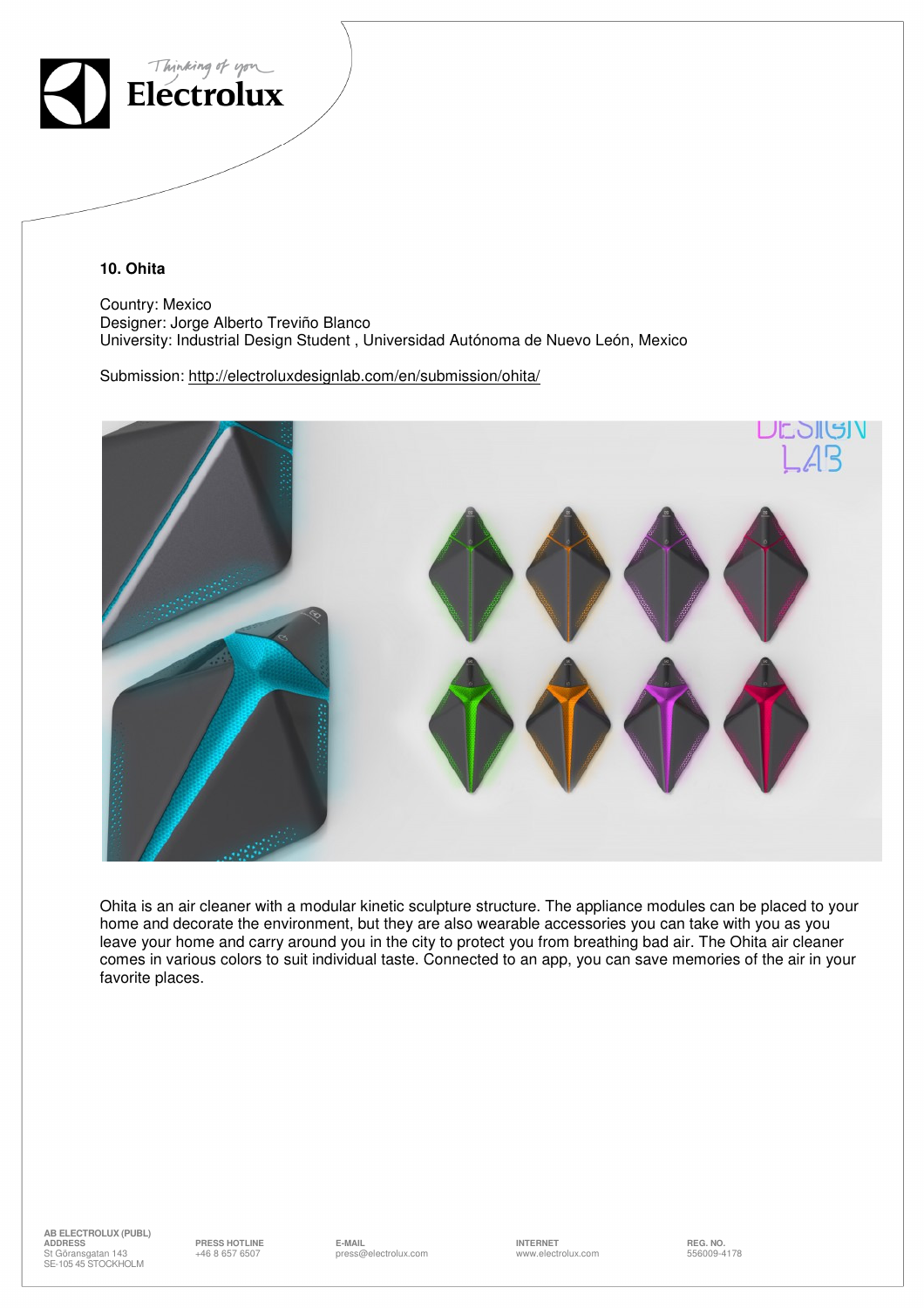

**11. Harvest Matching** 

Country: Taiwan Designer: Ke chang-han University: Technology school, National Yunlin University of Science and Technology, Taiwan, Province Of China

Submission: http://electroluxdesignlab.com/en/submission/share-stick/



Harvest Matching it is an easy and fun way to monitor how your plants are growing and becoming ripe as well as inviting friends to cook together. Growing your own plants is a growing trend in the cities and Harvest Matching enables this interest to become more efficient and social. The appliance monitors and analyzes plants and as they become ripe it suggests and organizes a dinner party. The energy for the appliance comes from solar energy and the functions can be controlled with an app.

**AB ELECTROLUX (PUBL) ADDRESS PRESS HOTLINE E-MAIL INTERNET REG. NO.** St Göransgatan 143 SE-105 45 STOCKHOLM

erial term of the Mail E-Mail end and the Monday of the Section of the Section of the Section of the Section o<br>A 1986-1987 press@electrolux.com www.electrolux.com 556009-4178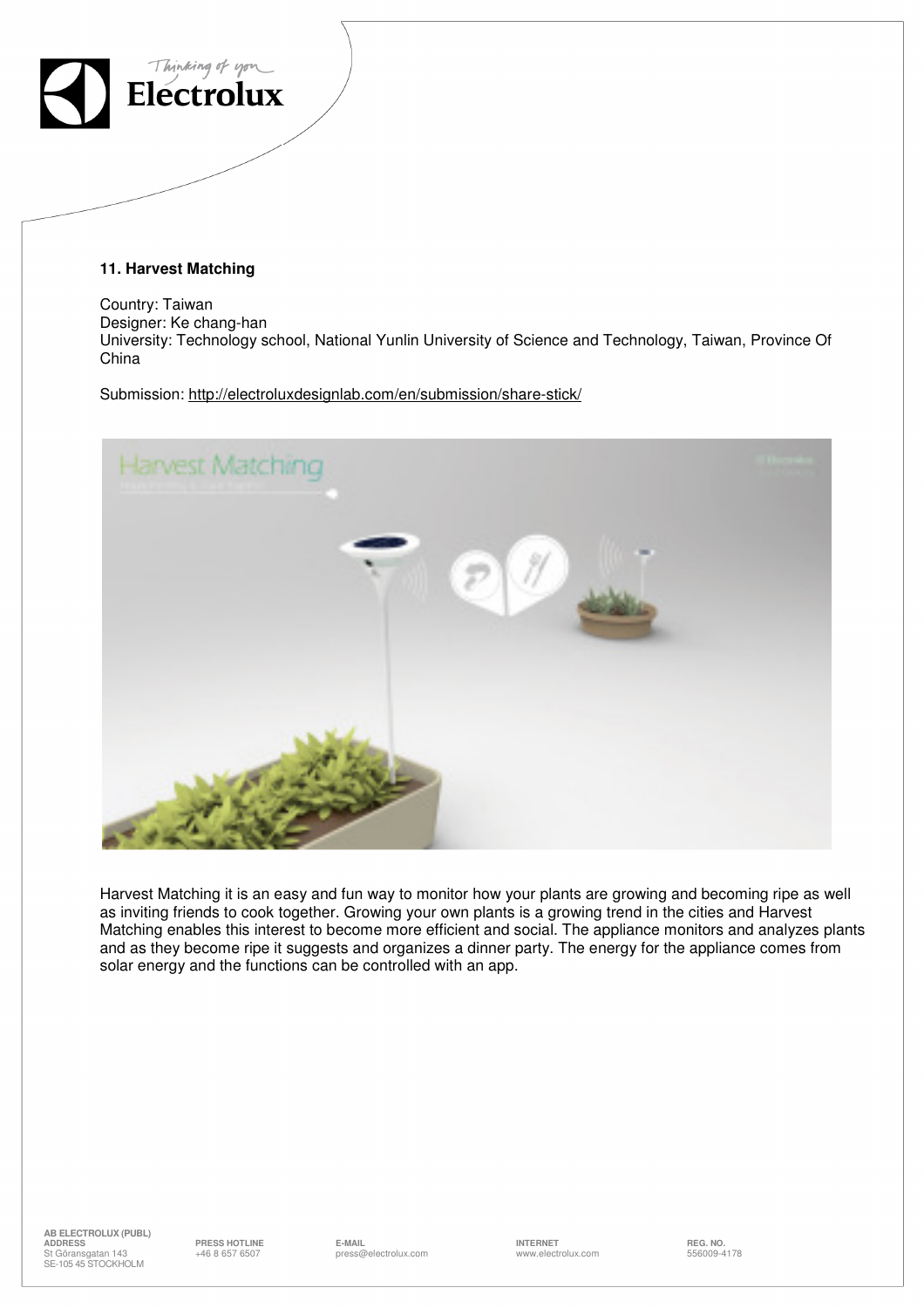

**12. Global Chef** 

Country: Sweden Designer: Dawid Dawod University: MA Advanced Product Design, Umeå Institute of Design, Sweden

Submission: http://electroluxdesignlab.com/en/submission/global-chef/



Global Chef is a kitchen appliance that brings people together all across the world by using laser hologram technology and is thus also a strong visual experience for cooking. With the help of the appliance you can cook with your loved ones or take cooking lessons from top chefs. The appliance analyzes food, has a motion detection camera and can project holograms 360° around itself. The main influence of this concept is the growth of single households in densely populated and developed urban areas. People are interested in cooking and want to develop and share their experiences and this cooking aiding and connecting appliance enables creating that connection and encourages to creativity.

 $-$  -------

**PRESS HOTLINE REG. NO.**<br>446 8 657 6507 **PREG. NO.** DYSES DREGGED AND THE REG. NO. **INTERNET INTERNET ESSOOS-4178**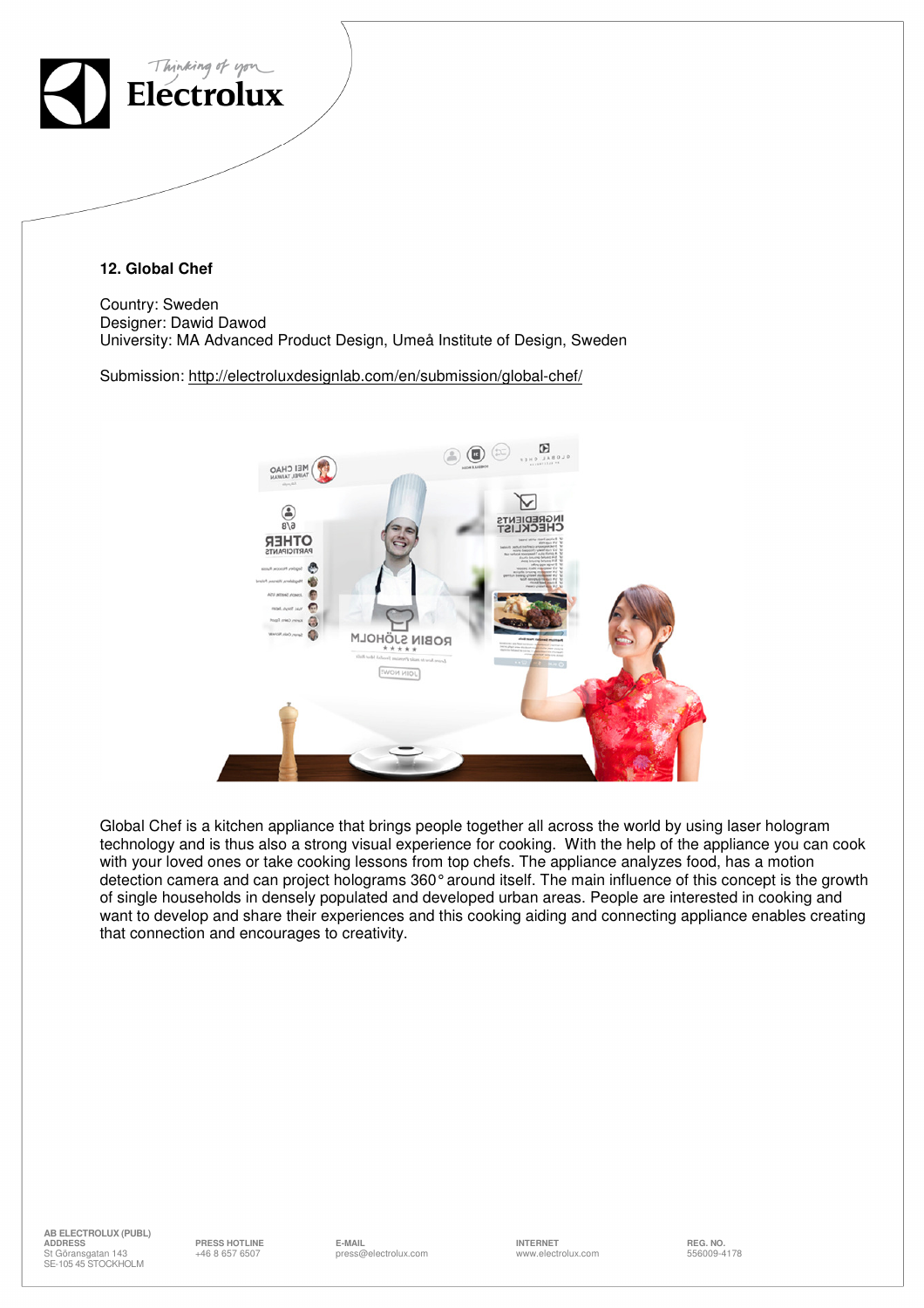

## **13. SEAbreeze**

Country: Hungary Designer: Fanni Csernátony University: MA in product design student, Moholy Nagy University of Art and Design, Hungary

Submission: http://electroluxdesignlab.com/en/submission/seabreeze/



SEAbreeze is an indoor air quality control system works with seawater and provides clean, salty air, drinking water and a mild breeze in the room. The appliance works as dehumidifier and a humidifier, which evaporates seawater with positive health impacts. Besides clean, salty air and drinking water SEAbreeze also generates the relaxing atmosphere of a seashore for your perfect wellness at home.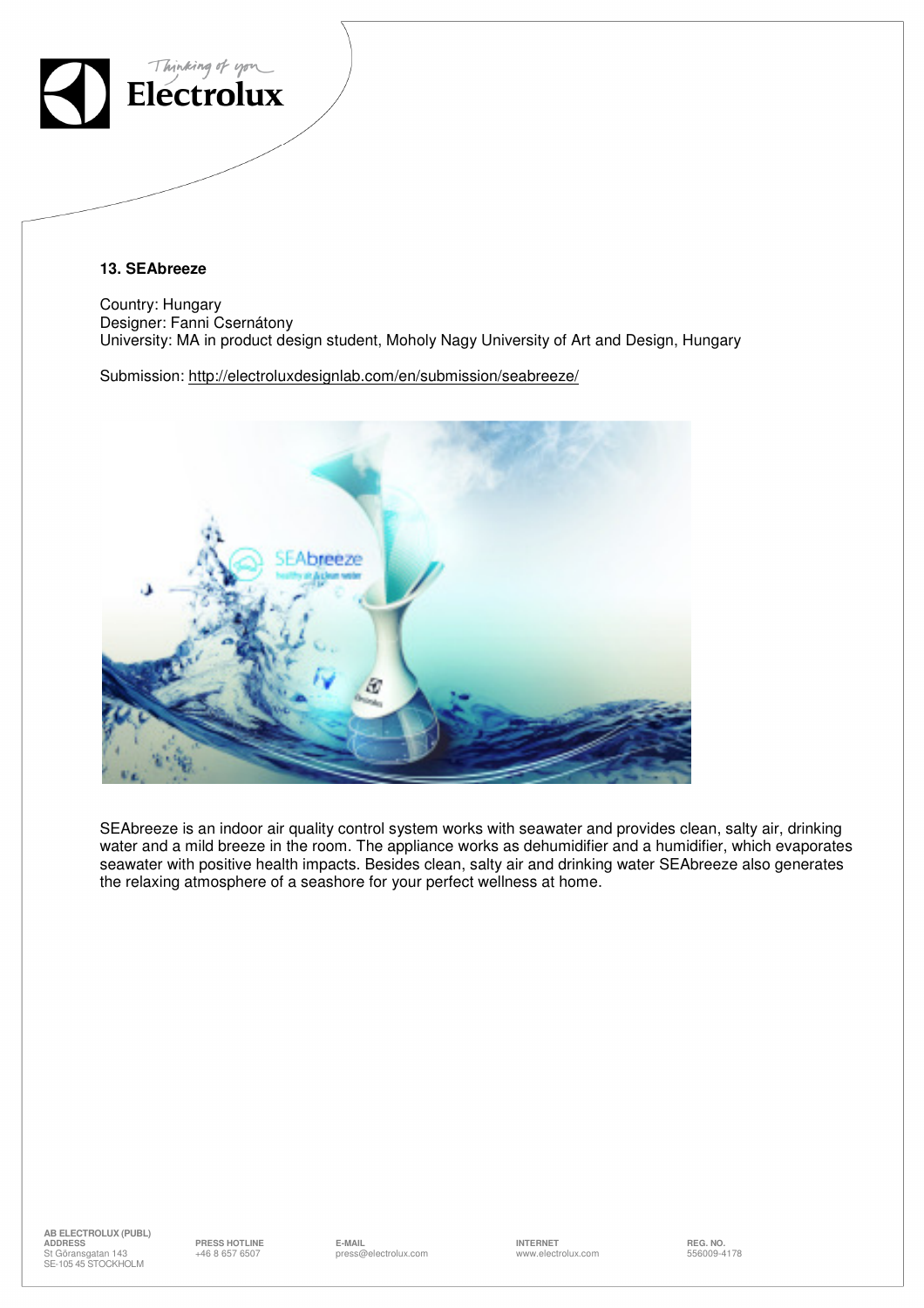

**14. Air Drop**  Country: US Designer: Jillian Tackaberry

University: BFA of Industrial Design, University of Illinois at Chicago, United States

Submission: http://electroluxdesignlab.com/en/submission/air-drop/



The Air Drop is an air cleaner which uses plant purification for harmful gasses and filter purification for dust and other particles. The Air Drop solar powered air filtration system uses sunlight for energy like plants. The Air Drop makes filtered air more convenient for the city dweller by being hung from the ceiling instead of taking up floor space. Intended to be kept in sight as both a functional and decorative piece, the Air Drop has a high level of self sufficiency, as air plants only need the occasional soak in water.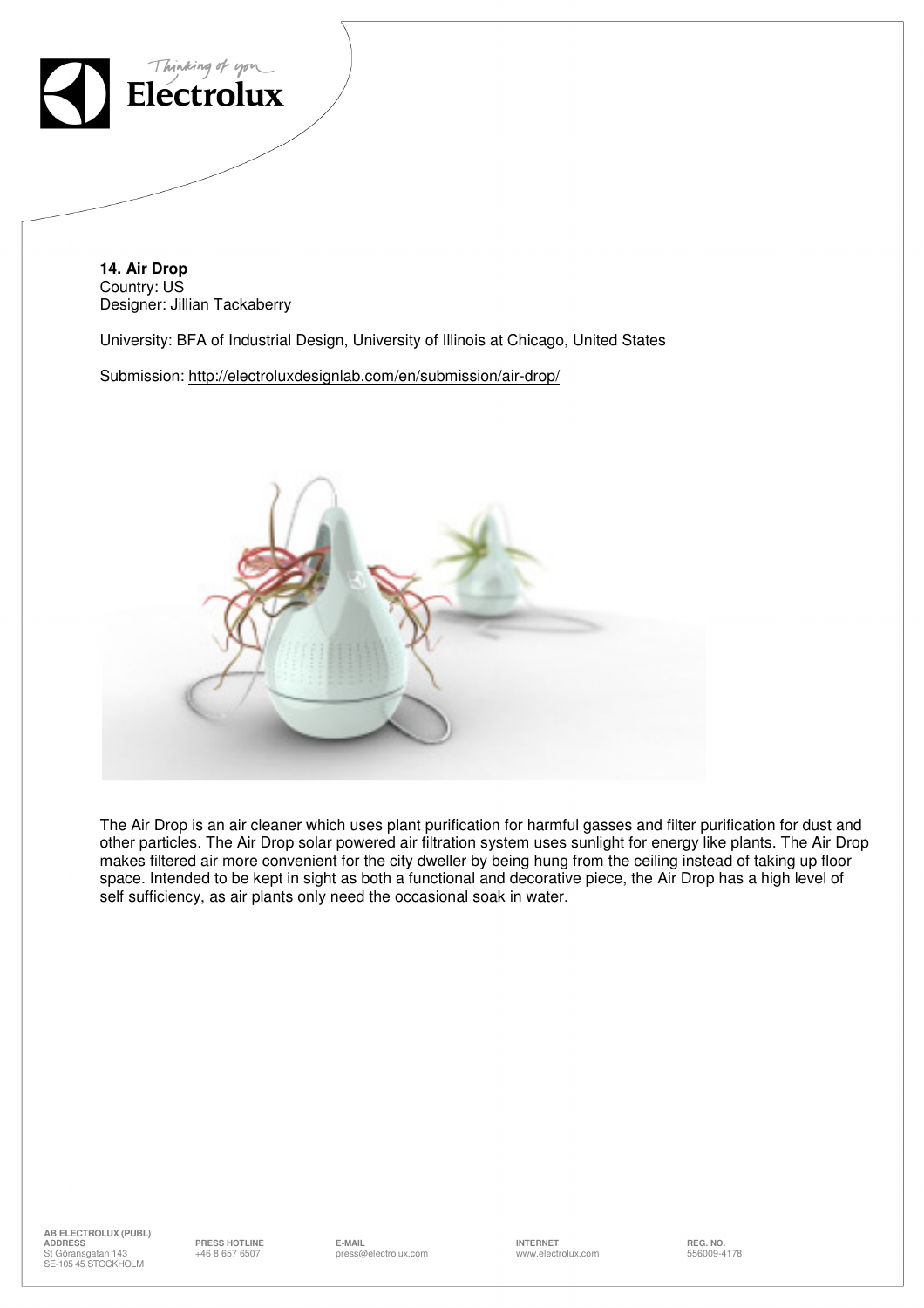

**15. Jell Balls** 

Country: Korea Designer: Juan Lee University: SADI University, Korea

Submission: http://electroluxdesignlab.com/en/submission/jell-balls/



Jell Balls is a cleaning appliance to hoover up dust using jell surface tension principle for eight jell surfaced balls which roll around a space which is to be cleaned. The main body of the appliance analyzes the space, makes the cleaning strategy and the jell balls clean. Jell Balls can clean every corner and confined space of the house because of it's small size and its flexible and moldable form. The appliance is very effortless as it can clean even watery places like the bathroom and kitchen because the gelatin surface in the appliance does not react with water at all.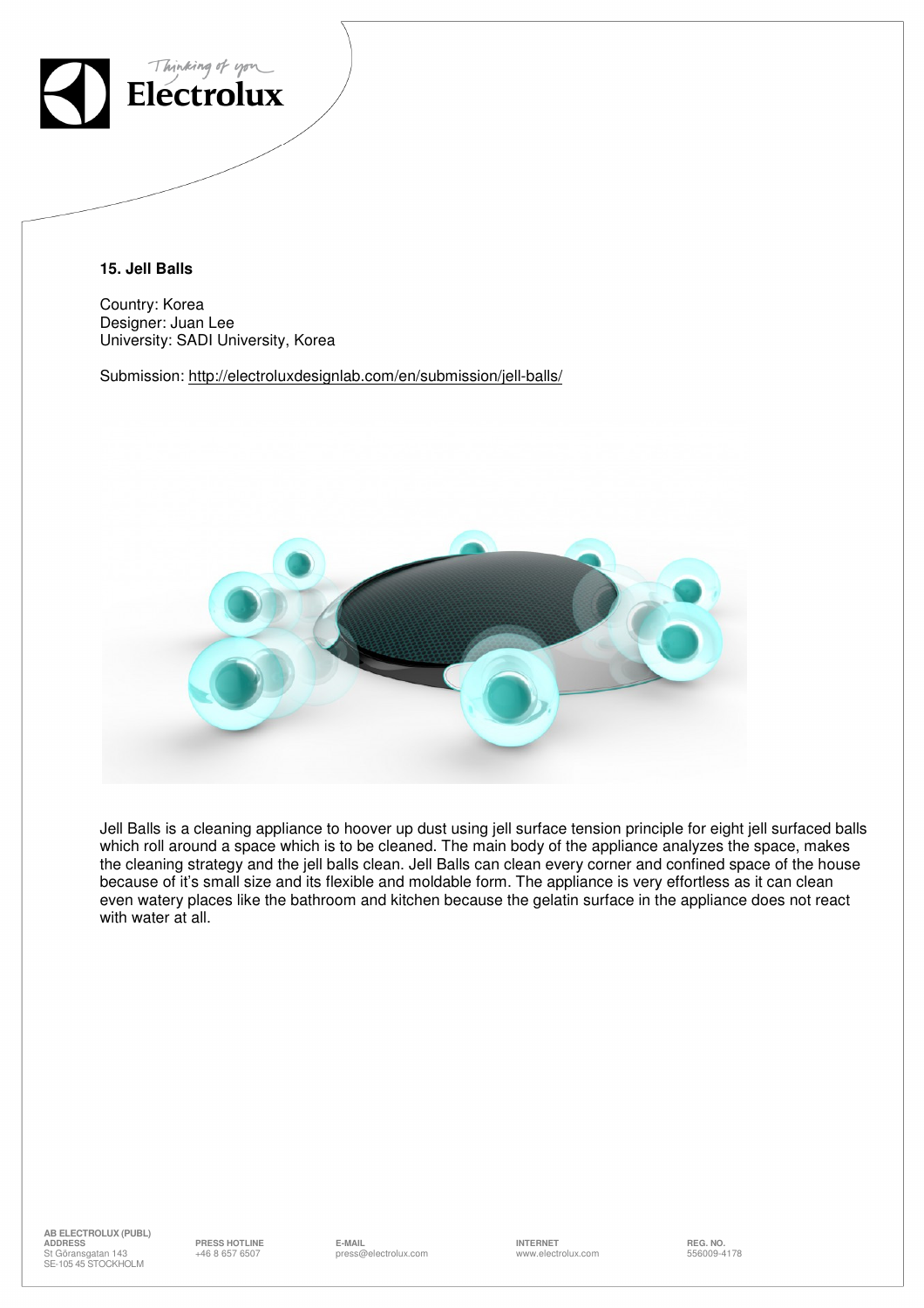

**16. Orbita** 

Country: Spain Designer: Natalia Aguado University: Product design, Escuela Superior de Diseño de la Rioja, Spain

Submission: http://electroluxdesignlab.com/en/submission/orbit/



Orbita is a cleaning appliance making use of the energy created by body movement as energy source of the appliance. This enables you to spend your time doing more desirable things than cleaning and use your energy to clean your house at the same time when exercise, for example. The appliance can be controlled by an app and levitates in the air by the use of powerful fans. With a help of a detector system, the appliance cleans only in places where it is dirty thus also saving energy.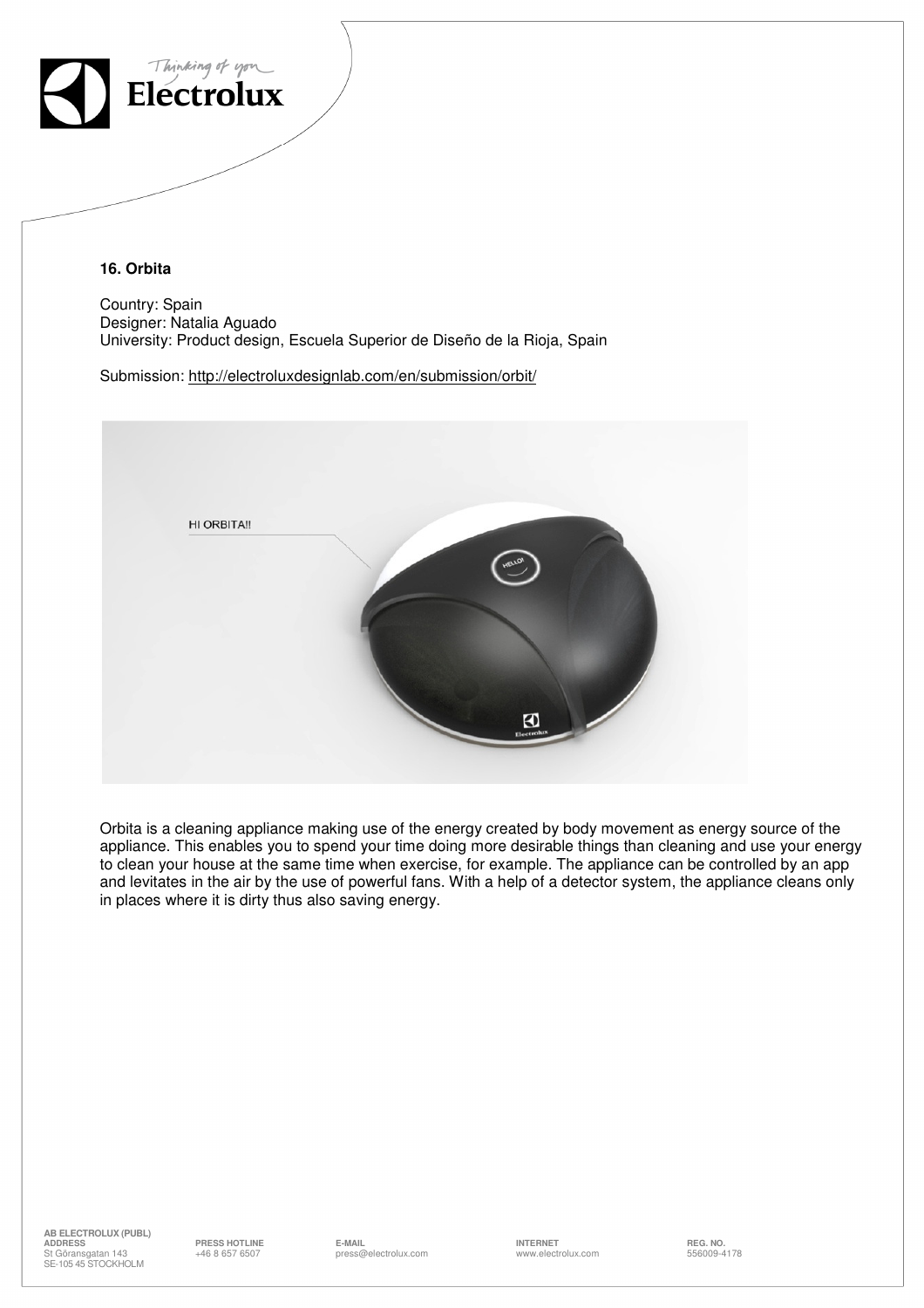

**17. Atomium** 

Country: Brazil Designer: Luiza Silva University: Bachelor of Design, Federal University of Technology- Parana, Brazil

Submission: http://electroluxdesignlab.com/en/submission/atomium/



Atomium is a 3D printer that uses molecular ingredients to construct food layer by layer. The product helps children prepare their own food in a fun way, it turns the moment of eating into an enjoyable, creative and healthy activity. The child can draw the shape of the food they would like to eat, show it to the appliance, which then detects this information and prints food in the desired shape as well as choosing molecular ingredients to construct nutritional balance for user's body, thus also making eating healthier.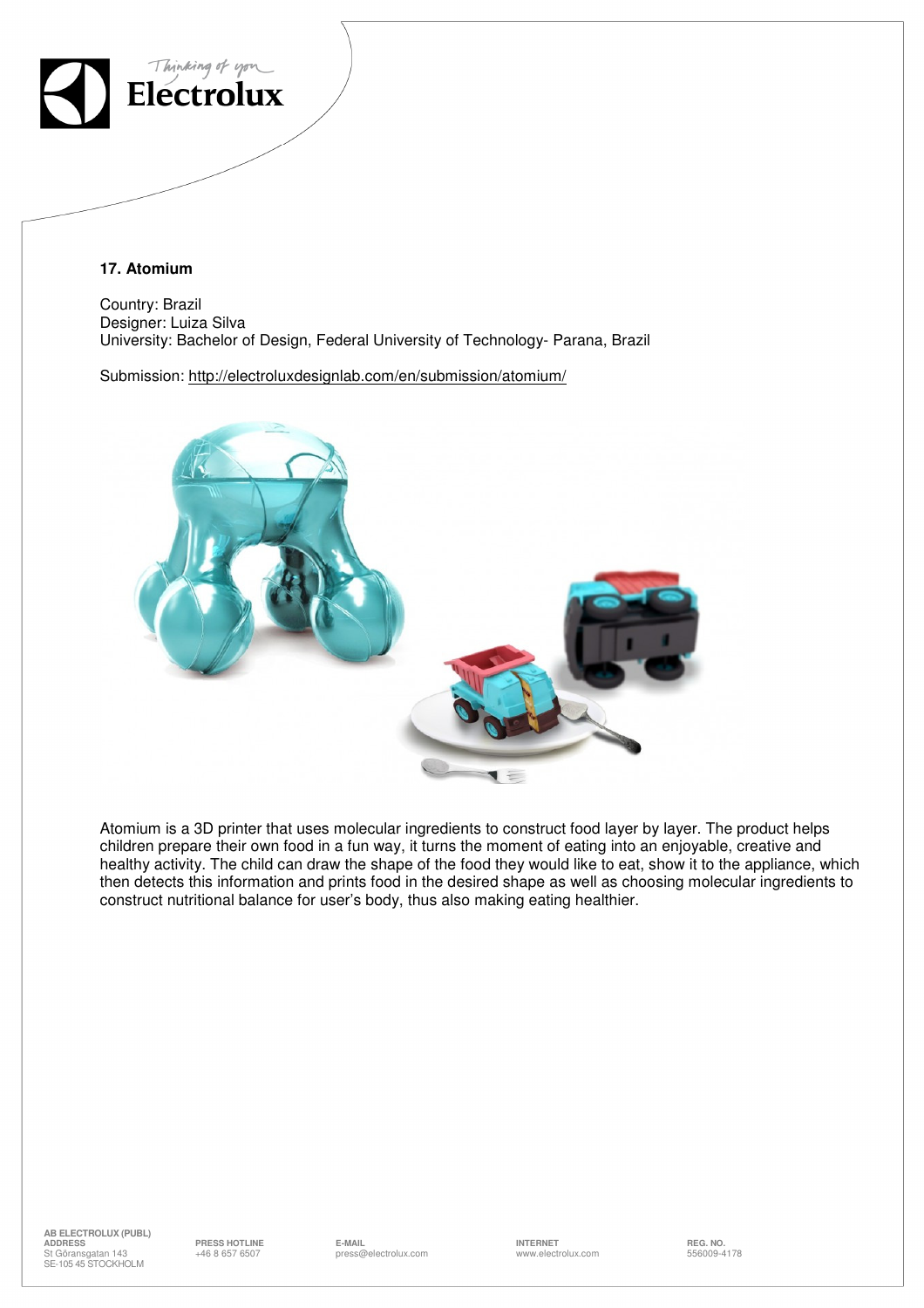

**18. Hand Tree** 

Country: Russia Designer: Alexandr Kostin University: Higher education, Vladimir State University named after Alexander and Nikolay Stoletovs, Russian Federation

Submission: http://electroluxdesignlab.com/en/submission/hand-tree/



Hand tree is a personal air purifier concept, which is cleaning and filtering the air around us with a wearable appliance accessory. Working at a principle of plants it takes the dirty air and returns purified one creating its own atmosphere around a person filling it with perfume fragrance of anyone's choice. Because it is a portable accessory, it is a good companion when walking around in a polluted city environment.

 $\text{E-MAIL}$  example of the set of the set of the set of the set of the set of the set of the set of the set of the set of the set of the set of the set of the set of the set of the set of the set of the set of the set of th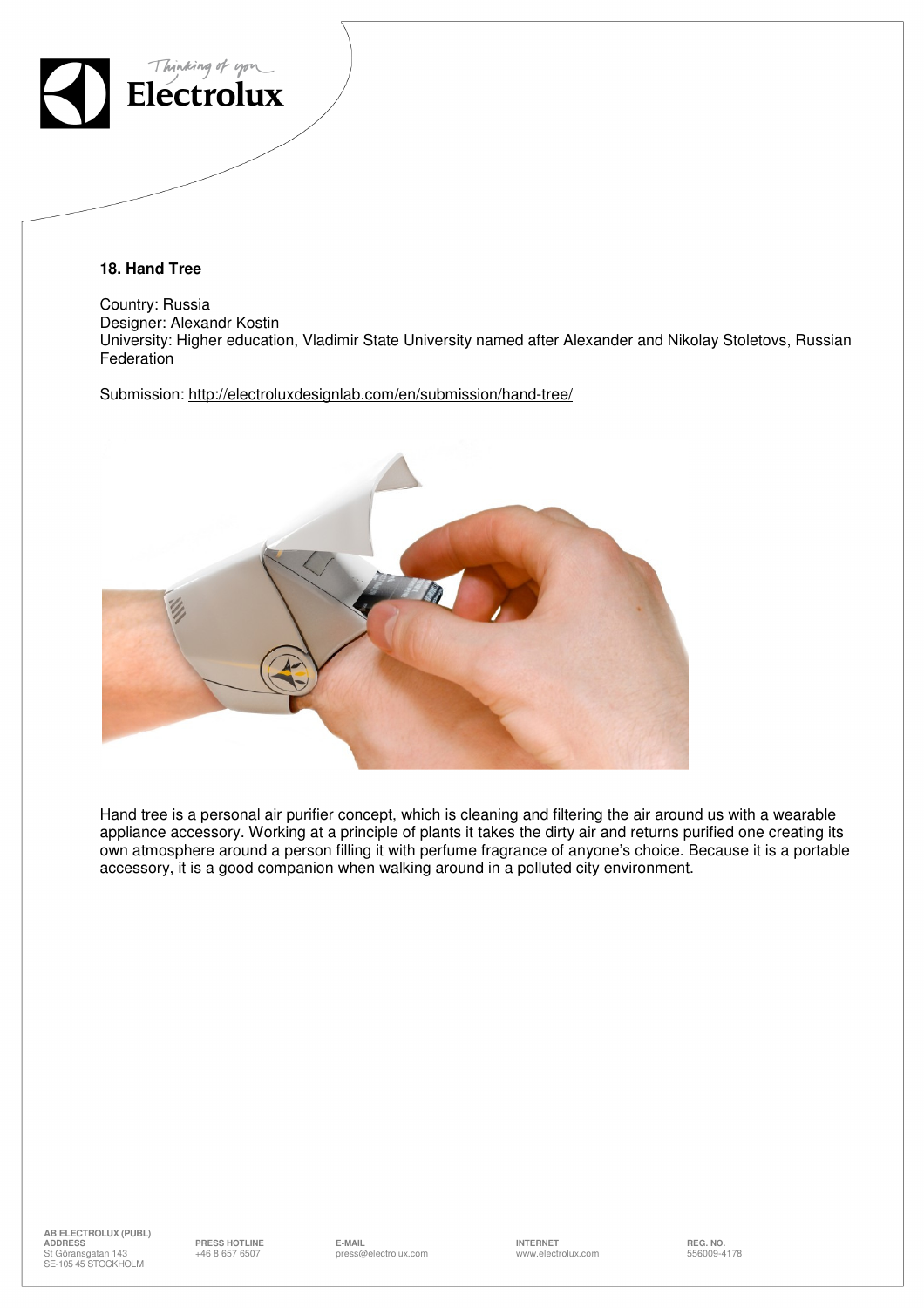

**19. Coco** 

Country: Latvia Designer: Kristīne Bula University: Design Faculty/ Department of Environmental Art/ Master Program/ 1st Year, Art Academy of Latvia, Latvia

Submission: http://electroluxdesignlab.com/en/submission/coco/



COCO is an air cleaner which is inspired by nature as it creates an atmosphere of a meadow freshness at your urban house without consuming electrical energy. The forces of integrated magnets create a slight movement of gathered COCOs. To function COCO uses movement, natural aromas and the user's responsible attitude to the surround environment. Inspired from cocoa fruit that covers aromatic beans, COCO air purifier has a shell and changeable aroma and air cleaning capsules inside.